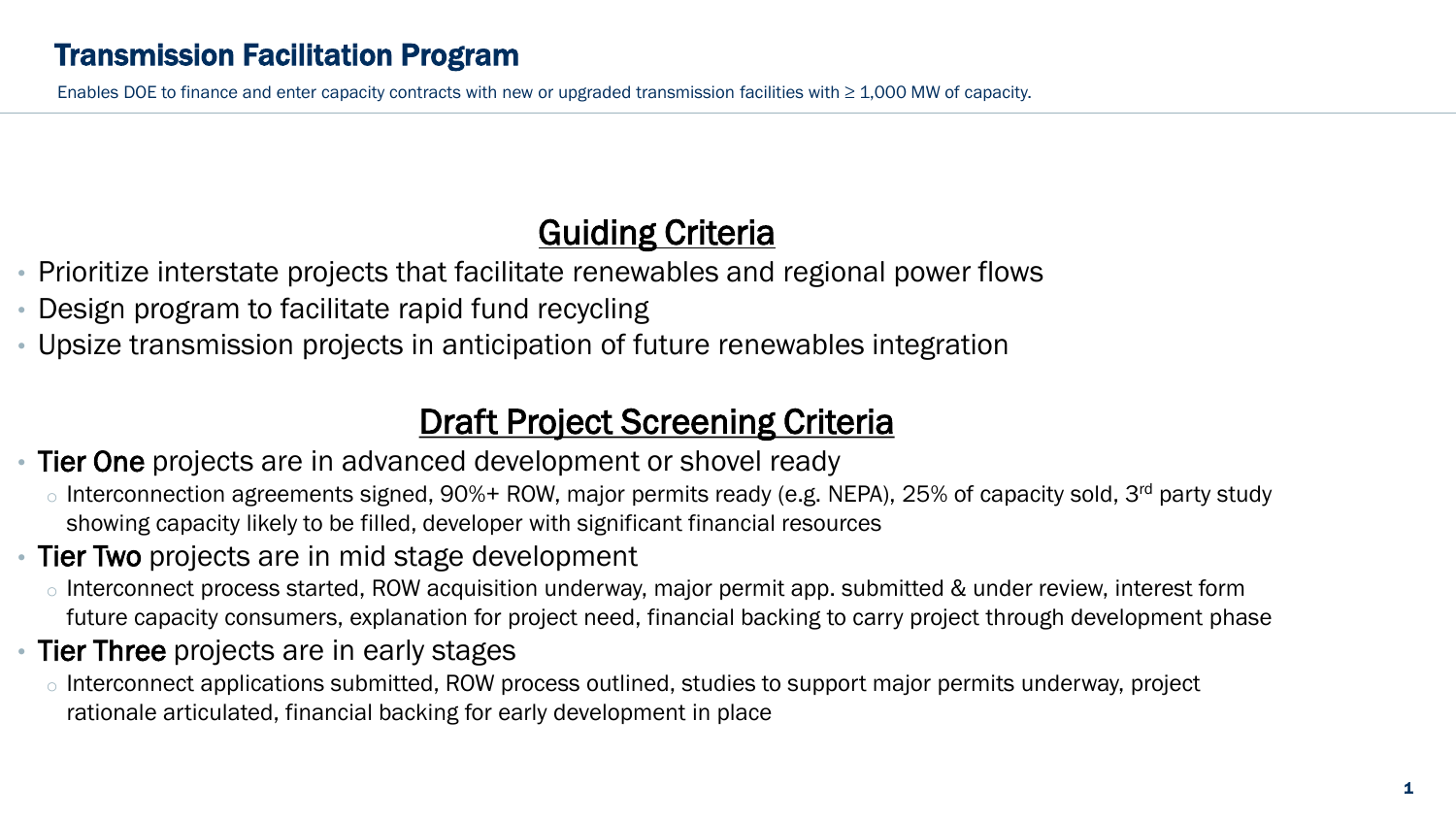#### Application Process

- Applications would be accepted on a rolling basis and re-qualified periodically
	- $\circ$  Previously qualified projects will see their tier upgraded after review of development advancement
- If Tier One projects exceed funding, they will be evaluated against one another
	- o Project enabling more renewable MWs/DOE dollar will advance
- At project proponent's request, DOE will make projects' status public to signal other branches of government that such projects merit support

#### Suggested Mechanics for Capacity Purchases

- Project must have 25% of capacity sold before DOE purchases any
	- $\circ$  DOE would purchase up to 50% available capacity, but no more than 2/3 of open capacity
	- E.g., Project is 33% subscribed, DOE purchases 44%, leaving developer with an open position of 23%
- As developer sells capacity, DOE can "tag along" on a 2:1 ratio, a mechanism which will optimize the revolving fund dynamic

#### Mechanism for Loans

- Loans should be structured so that DOE, as lender, takes risk on whether transmission capacity is filled up
- DOE would lend against half the value of capacity of the line
	- Proponents required to have sold some project capacity (e.g. 25%)
	- Projects borrow against market capacity & DOE capacity sales
	- As projects sell capacity, DOE's loan is paid back, replaced by commercial lender
- Involvement of a commercial lender (e.g., lent against 25% capacity of sales), allows DOE to piggy back on lender's due diligence efforts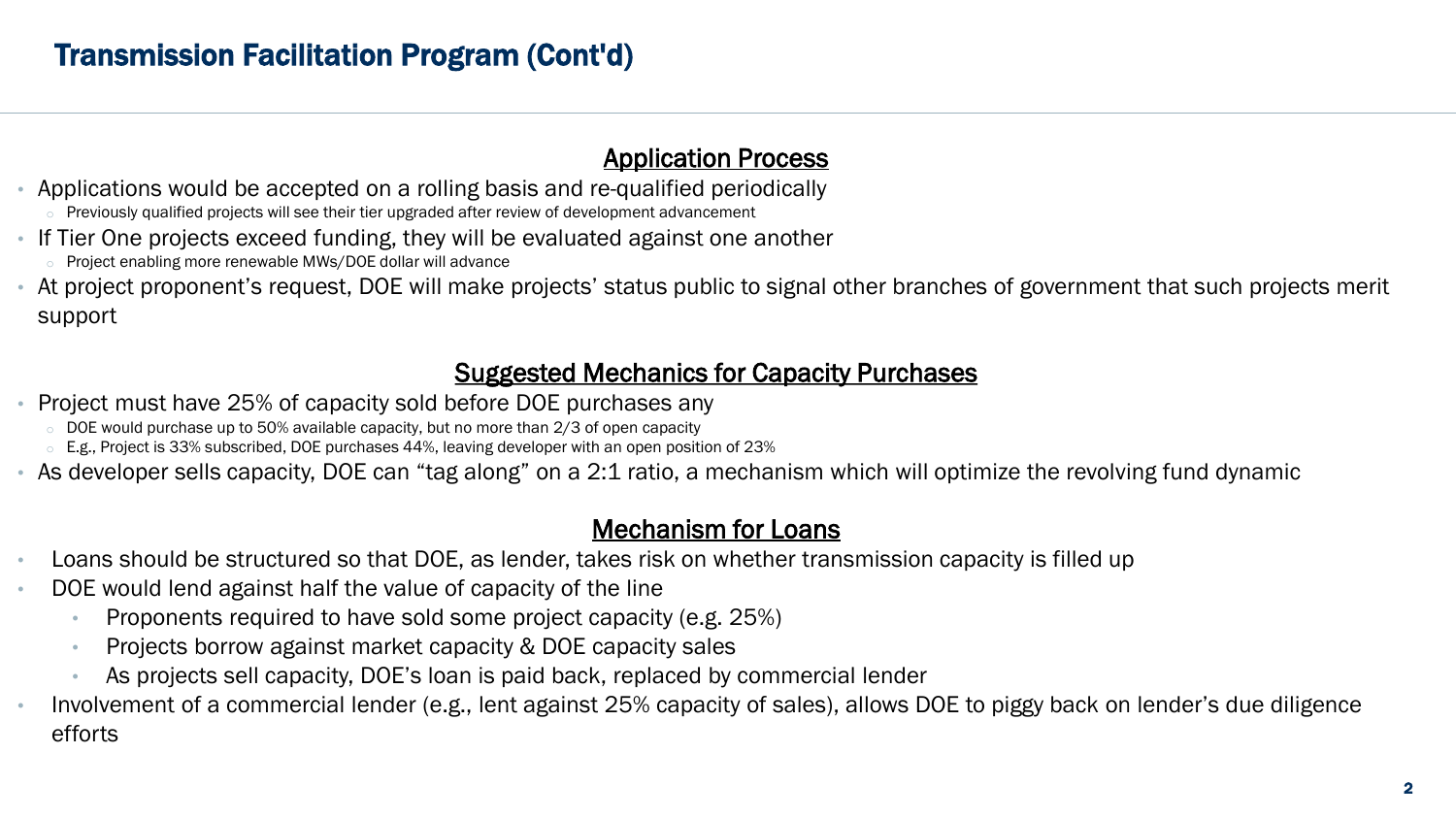## Smart Grid Investment Program

Accelerates the integration of smart grid functionality including, but not limited to, dynamic line rating, software enhancement, advanced conductors, etc.

#### Guiding Criteria

- Maximize use of existing transmission to facilitate high volumes of zero carbon energy
- Enable projects & technology deployment that would not happen on their own
- Prioritize projects that facilitate regional & interregional flows, debottleneck transmission interconnect queues, and provide the greatest benefitcost ratio

#### Program Implementation

- Allow utilities, independent developers, manufacturers, and others to propose projects (i.e. not just utilities)
- DOE and FERC should hold joint conference that explores effective collaboration to support GETs deployment on the grid
- DOE should make grants to RTOs to study GET deployment in their systems
- Public power utilities should have access to DOE technical & modeling assistance as they consider how GETs impact their systems
- GET installation costs like software upgrades, personnel training, data links, and more should qualify as a match under the bill's match requirements
- Accurate forecasting of conditions dependent on additional variables is necessary, but not available through traditional load forecasting techniques
- DOE should find opportunities to improve net load and DER forecasting techniques to determine DER impact at each T-D interface substation

#### Topology Optimization – Example

Topology optimization complements resource-based congestion management by automatically finding reconfigurations to route flow around congested elements



A smarter grid reduces curtailments, prevents transmission breaches, and minimizes congestion. These effects combine to reduce energy prices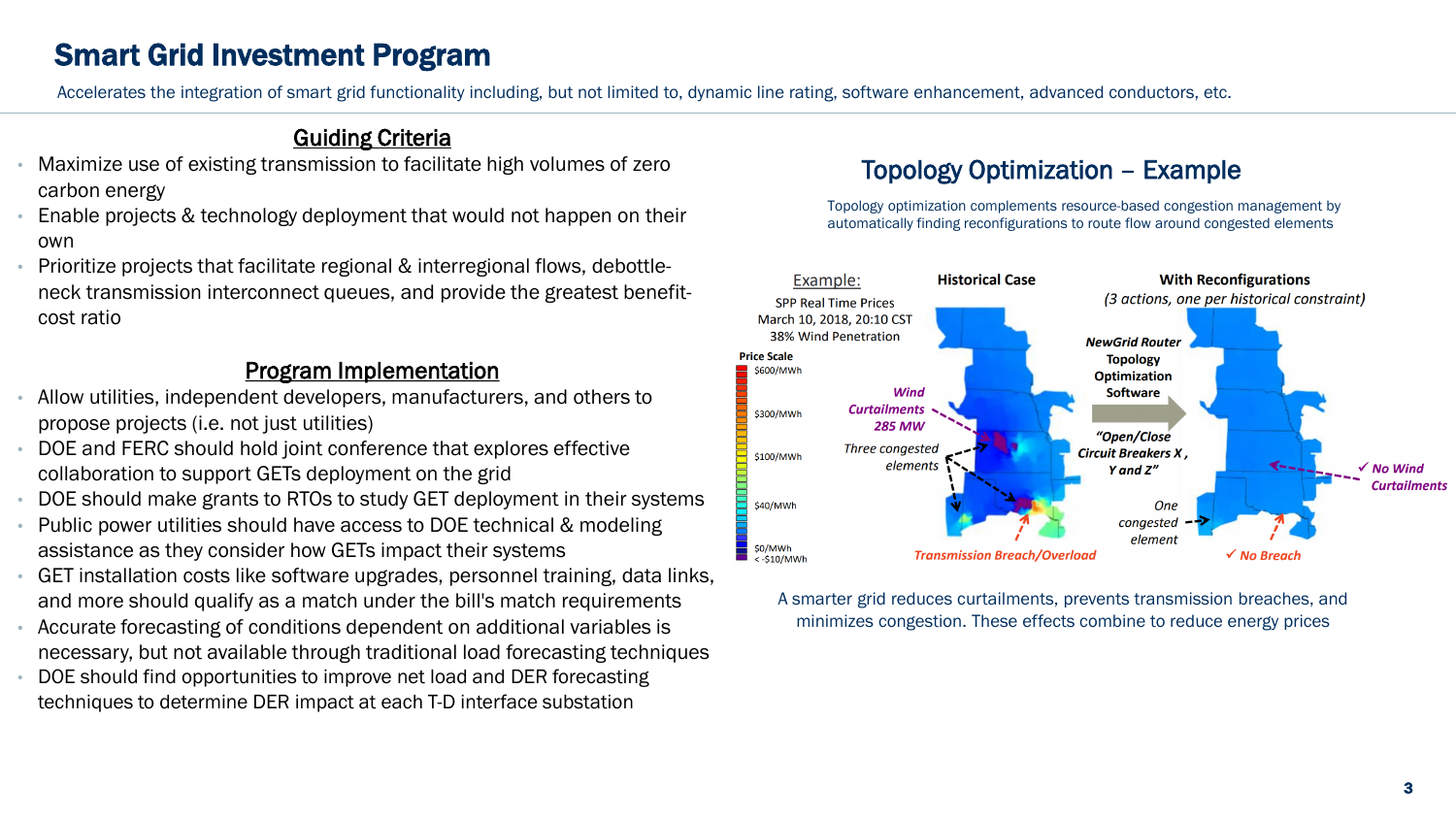# Additional DOE Considerations

- Majority of program funds should be reserved for adding intelligence, control, and capability to the bulk transmission grid
- Remaining funds should be allocated to electric distribution improvement
- Retail level smart meters, already broadly adopted
- Transmission projects should be evaluated on congestion relief & renewables connected
- Set a grant program to support nationwide revamping of line ratings
- Small grant program to states, state energy offices, ratepayer advocates for studies to do benefit-cost analysis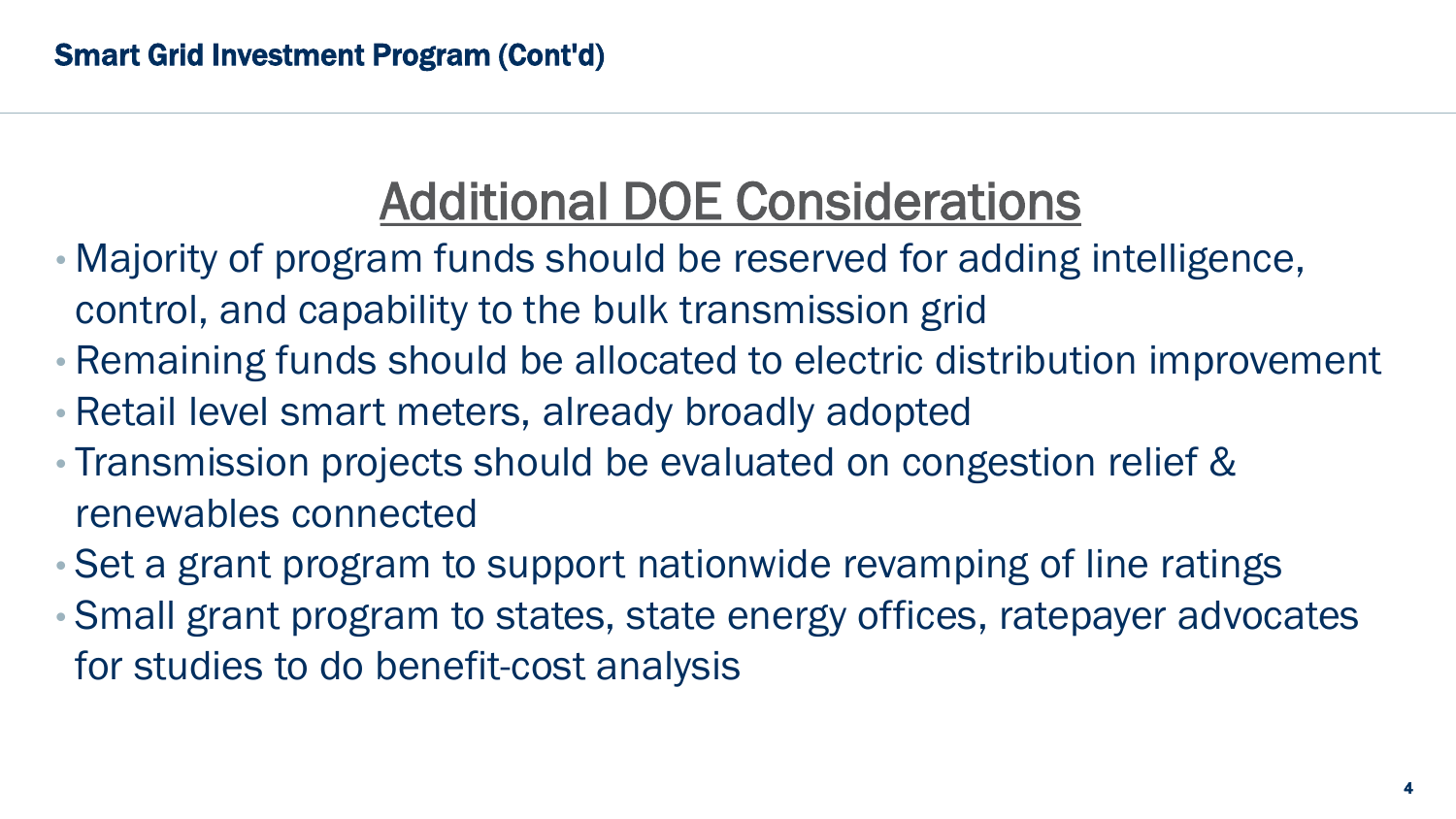## Interregional Resiliency Matching Grant Program – Draft Concept

Under certain provisions of the Infrastructure Bill, DOE can provide matching grants of up to 50% for transmission projects enhancing grid resiliency

#### Grid Resiliency Needs

- During Winter Storm Uri, transfer capability was critical to reliability and resiliency of the grid. Resiliency often overlooked when considering transmission value
- Transmission capacity available and heavily used was built for reasons unrelated to extreme events
- DOE might consider a program focused on grid resiliency, incentivizing relevant parties to build necessary transmission. Interregional transmission should be focused on

#### Consider and Encourage Interregional Collaboration Efforts

- Transmission network upgrades along seams necessary for many reasons:
	- o Systems currently at capacity, contributing to queue problems
	- $\circ$  Local transmission upgrades too costly for small groups of interconnection customers
	- . Allows for interconnection of the evolving resource mix across the seams
	- o Enhance reliability and resiliency of both regions, improving extreme weather response
- DOE might create program to pay a portion of the cost to interregional upgrades
- Alternatively, DOE advances part or all the funding for lines & gets paid back as generators interconnect o Renewable developers participate cost sharing
	- o Lines create resiliency benefits & reduce ratepayers' costs through the enabled low-cost renewables